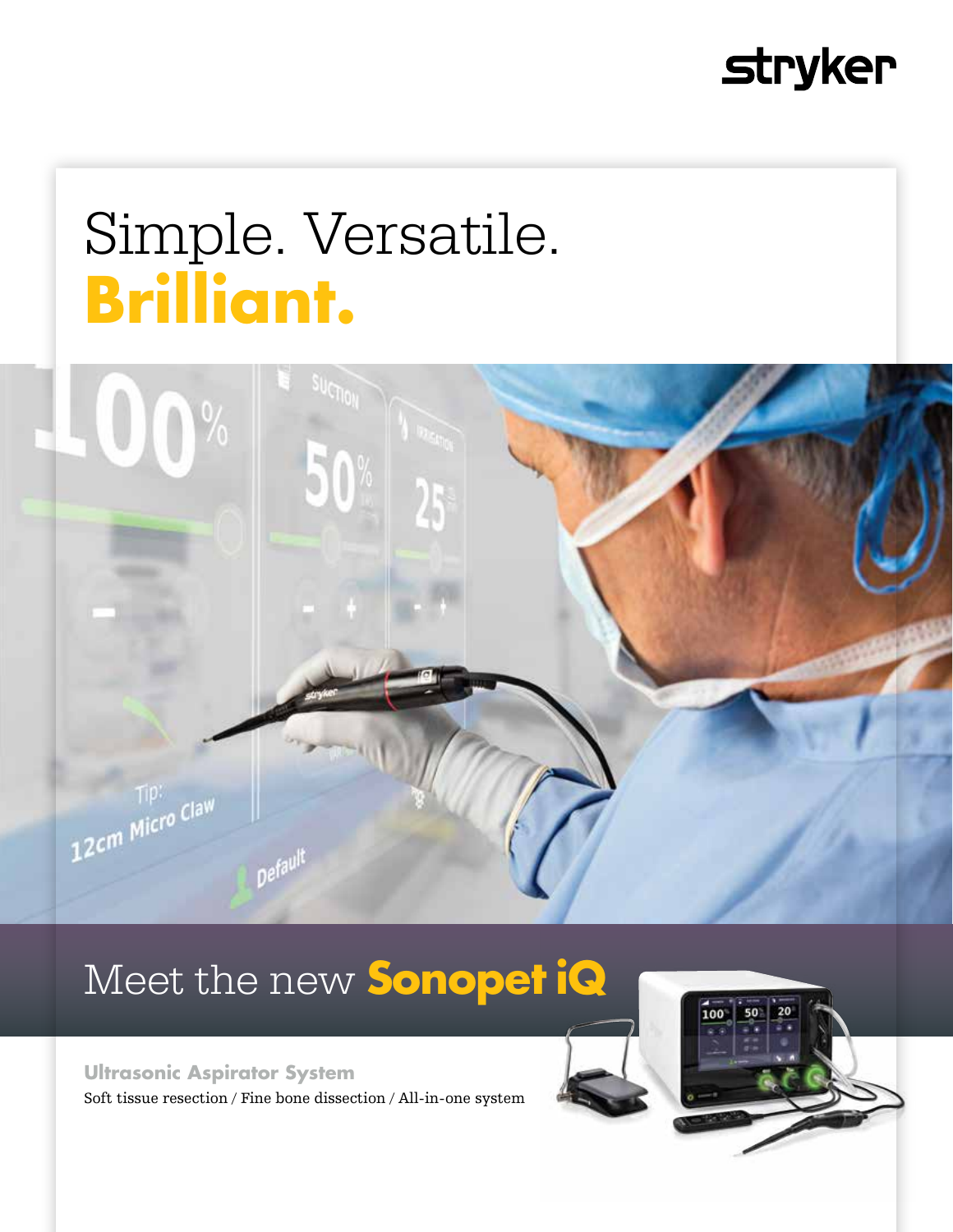faster fibrous tissue resection $1$ 

iQ

367%

faster bone cutting<sup>1</sup>





# A class of **its own**

48% faster setup time $1$ 

133% 75% more precise

The Sonopet System is a market leader, and Sonopet iQ delivers even more of what our customers love. We've raised simplicity and reliability to an even higher level for consistently excellent O.R. surgical experiences. We've also added semi-autonomous functionality and customisation so you can do more with the Sonopet iQ with less time and effort.

#### **Trusted resection and power**

suction control2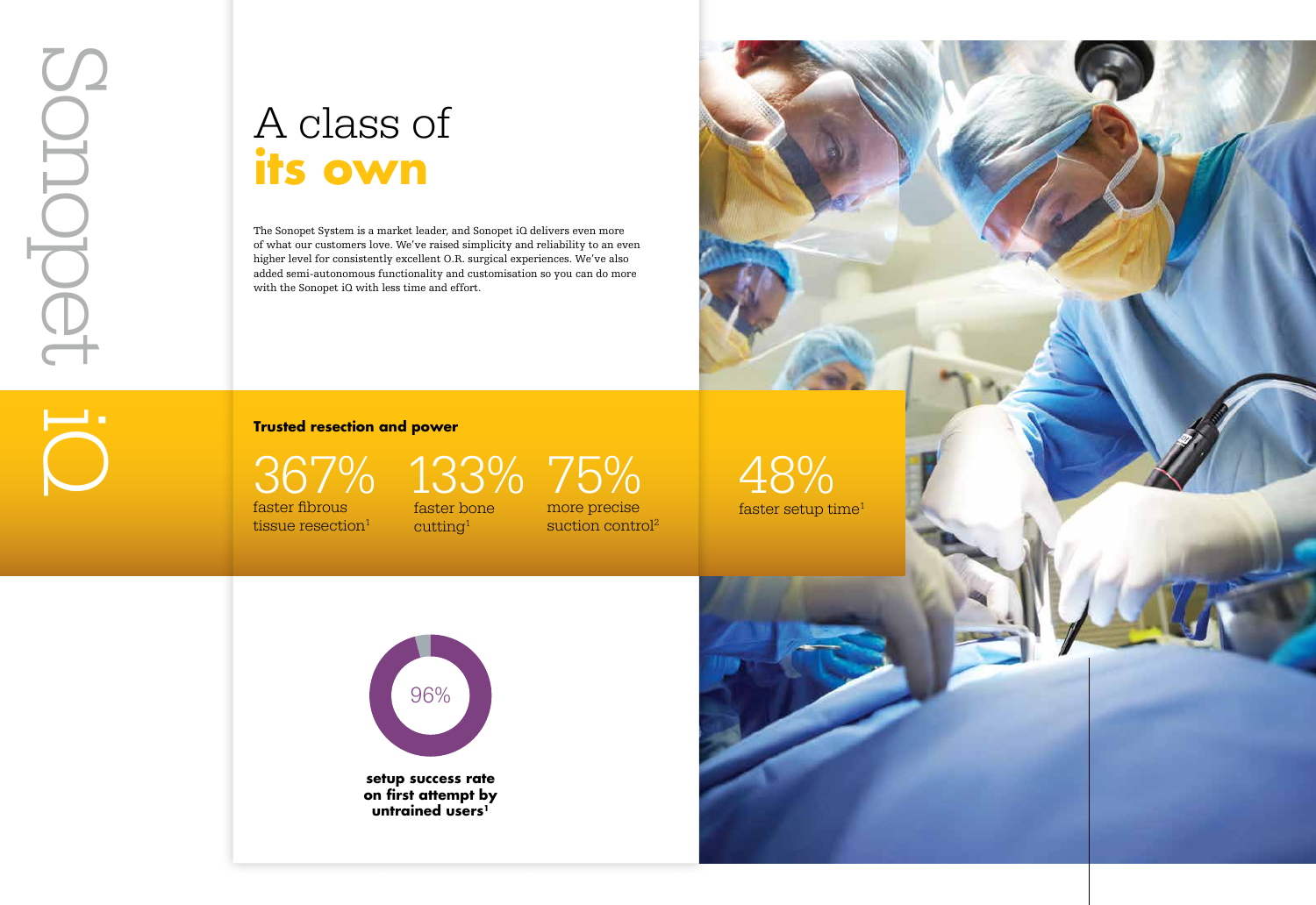# **Rapid readiness** for any O.R. team

#### **iQ Control: On-demand customised performance**

iQ control and iQ connect

control and iO connect

Gain a new level of control with our exclusive blend of RFID technology, algorithms and other elements. These smart features are always in play, automatically adjusting and customising settings to optimise performance throughout your entire procedure.

#### **iQ Connect: RFID-enabled intelligence transfer**

Create and store your custom user profile once, and it's ready to engage when you are. With RFID technology, your preference data for peripheral devices (e.g., tips, handpiece and irrigation cassette) is instantly transmitted to the console, effortlessly activating the exact settings you want.



Advanced Wireless Foot Pedal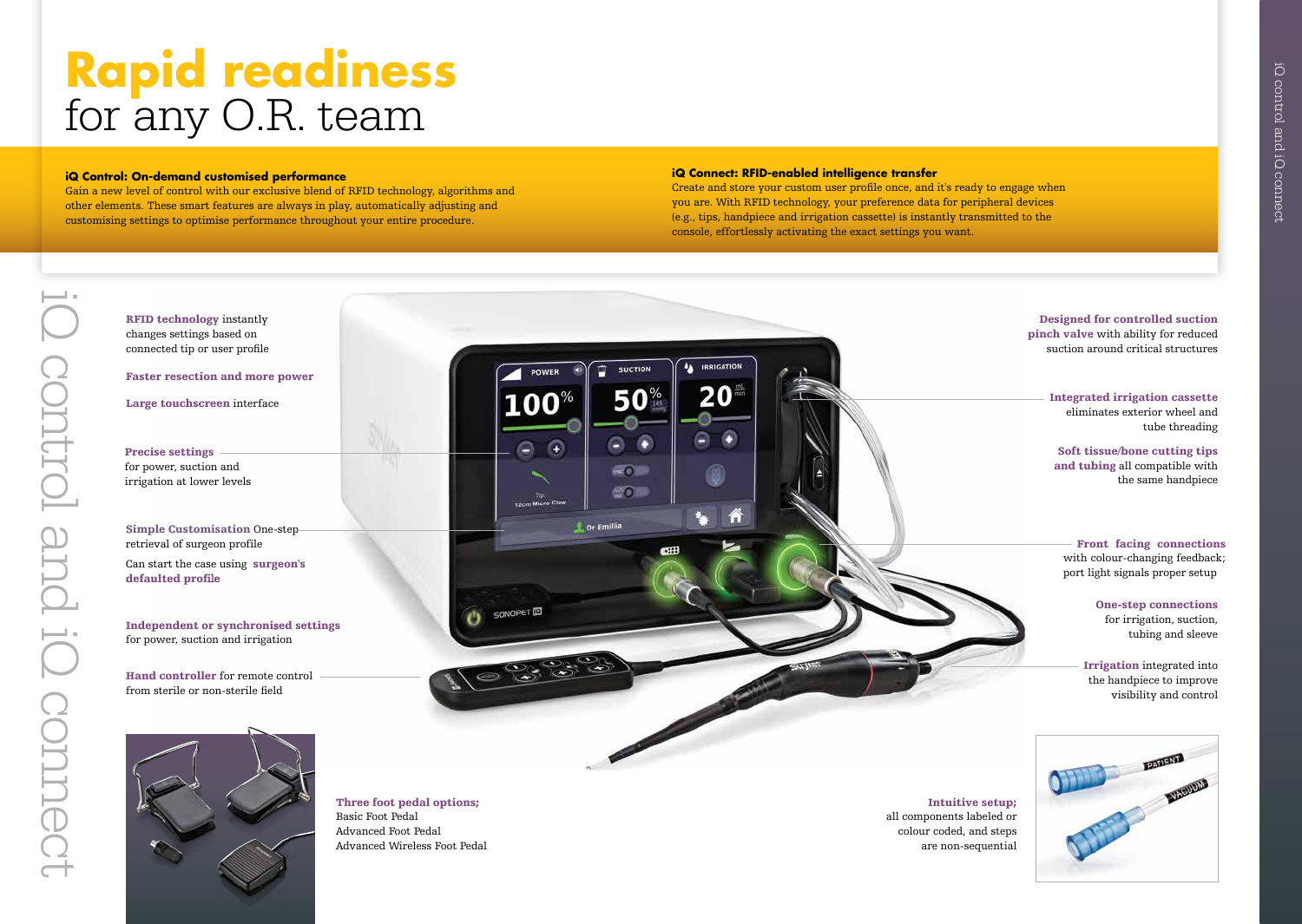# Gain Stryker's **advantage**

#### **And beyond**

- Flexible financial acquisition options
- Onsite implementation and training
- Year-round education and training options
- ProCare Services

#### **Proprietary Longitudinal Torsional (LT) Technology**







**RFID technology** recognises tip and adjusts to the ideal settings

Helical reliefs redirect the ultrasonic energy from purely longitudinal to combined torsional component so tissue distal to the tip is unaffected by cavitation.



### **Unmatched tip offering**

#### **New Serrated Large tip for even faster resection**

- 
- 
- 
- 
- 
- 

Improved resonance tracking per tip type (better bone cutting and fibrous tissue resection)

15 tips to handle soft tissue, fibrous tissue and bone cutting all in one handpiece

> Complete tip is visible inside the unopened packaging

#### **In the O.R.**

- One console serves multiple specialties
- One handpiece compatible with soft tissue/bone tips and tubing
- Only one system to learn; reduces staff training and potential user errors
- Unmatched simplicity; readiness with any O.R. team
- New customi sation
- Proprietary Longitudinal Torsional (LT) Technology
- Exclusive, semi-autonomous RFID system optimi sation
- More features, speed and power than ever before
- Fast setup and resection for smooth case flow
- Consistently excellent surgical experiences

Various lengths, diameters, tip styles and frangible sections for adjustable surface exposure

### **Versatility and value**

Versatility optimises your opportunities and your return on investment. So we've designed Sonopet iQ as a multifunctional system to address clinical and administrative needs. In this manner, we strive to maintain your satisfaction far beyond the initial sale.